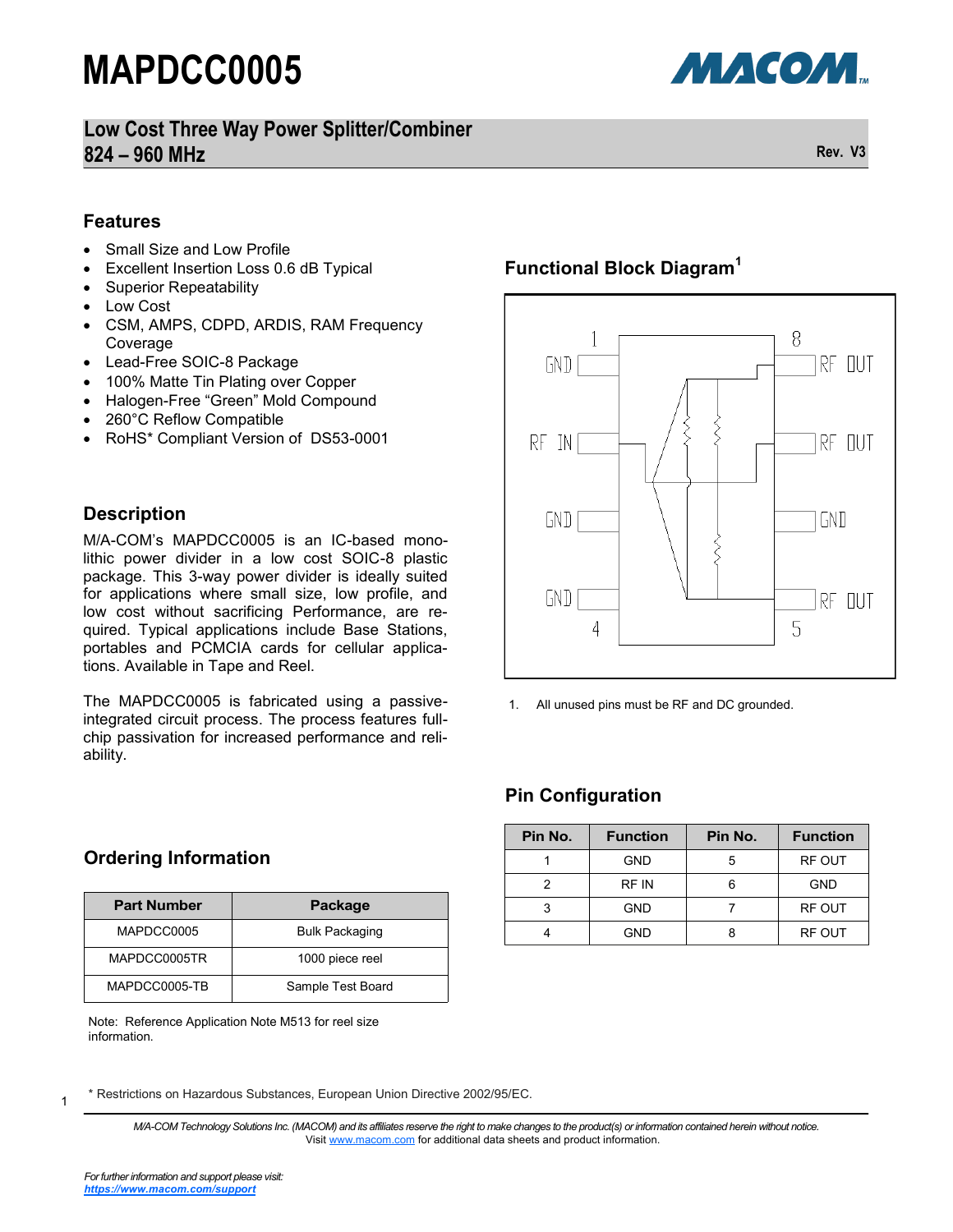

### **Low Cost Three Way Power Splitter/Combiner 824 – 960 MHz Rev. V3**

# **Electrical Specifications:**  $T_A = 25^\circ \text{C}$ ,  $Z_0 = 50 \Omega$

| <b>Parameter</b>             | <b>Units</b> | <b>Min</b> | Typ   | <b>Max</b> |
|------------------------------|--------------|------------|-------|------------|
| Insertion Loss above 4.78 dB | dB           |            | 0.6   |            |
| Isolation                    | dB           | 15         | 18    |            |
| <b>VSWR</b>                  |              |            | 1.4:1 | 1.6:1      |
| Amplitude Balance            | dВ           |            | 0.6   | 0.8        |
| Phase Balance                | Deg          |            |       |            |

#### **Absolute Maximum Ratings 2,3**

| <b>Parameter</b>             | <b>Absolute Maximum</b>              |
|------------------------------|--------------------------------------|
| Input Power <sup>4</sup>     | 1W CW                                |
| <b>Operating Temperature</b> | -40 $^{\circ}$ C to +85 $^{\circ}$ C |
| Storage Temperature          | $-65^{\circ}$ C to $+150^{\circ}$ C  |

2. Exceeding any one or combination of these limits may cause permanent damage to this device.

3. M/A-COM does not recommend sustained operation near these survivability limits.

4. With internal load dissipation of 0.125 W Maximum.

### **Recommended PCB Configuration**



#### **Handling Procedures**

Please observe the following precautions to avoid damage:

#### **Static Sensitivity**

GMIC Circuits are sensitive to electrostatic discharge (ESD) and can be damaged by static electricity. Proper ESD control techniques should be used when handling these devices.

2

*M/A-COM Technology Solutions Inc. (MACOM) and its affiliates reserve the right to make changes to the product(s) or information contained herein without notice.*  Visit [www.macom.com](http://www.macom.com/) for additional data sheets and product information.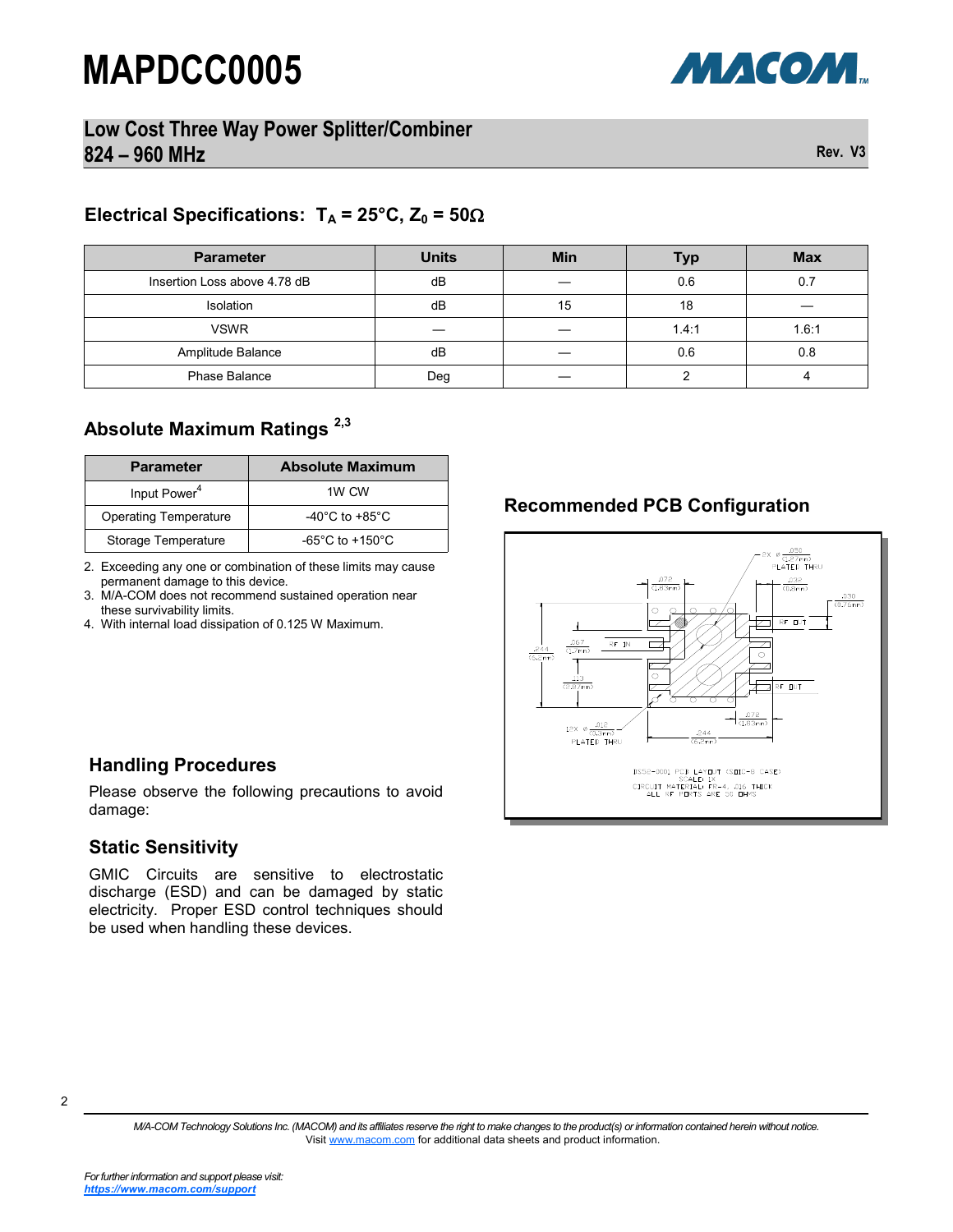### **Low Cost Three Way Power Splitter/Combiner 824 – 960 MHz Rev. V3**

### **Typical Performance Curves**

#### *Insertion Loss vs. Frequency*





#### *VSWR Input vs. Frequency*



#### *Isolation vs. Frequency VSWR Output vs. Frequency*



*M/A-COM Technology Solutions Inc. (MACOM) and its affiliates reserve the right to make changes to the product(s) or information contained herein without notice.*  Visit [www.macom.com](http://www.macom.com/) for additional data sheets and product information.

МАСОМ.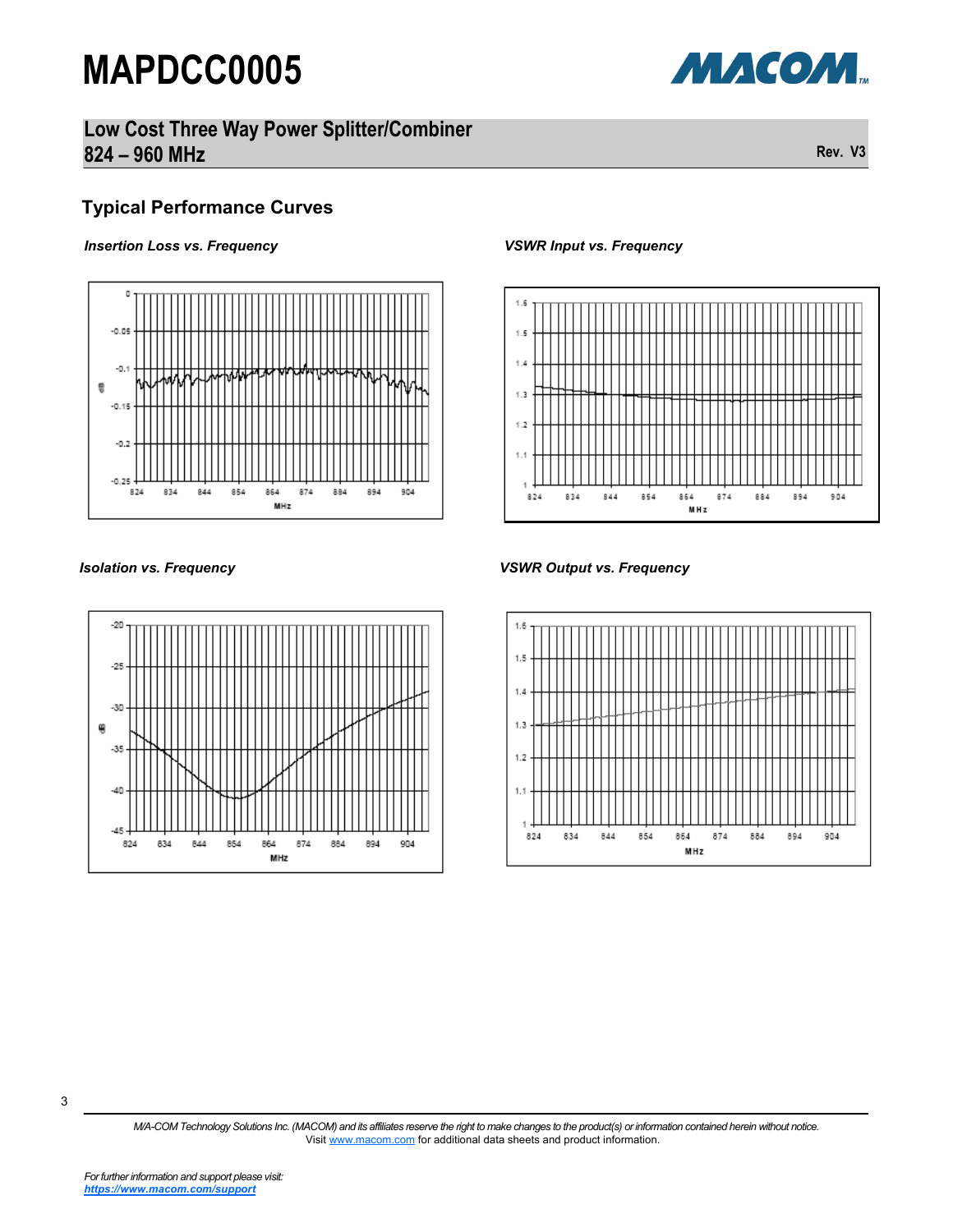

#### **Low Cost Three Way Power Splitter/Combiner 824 – 960 MHz Rev. V3**

### *Lead-Free,* **SOIC-8 †**



† Reference Application Note M538 for lead-free solder reflow recommendations.

<sup>4</sup>

*M/A-COM Technology Solutions Inc. (MACOM) and its affiliates reserve the right to make changes to the product(s) or information contained herein without notice.*  Visit [www.macom.com](http://www.macom.com/) for additional data sheets and product information.